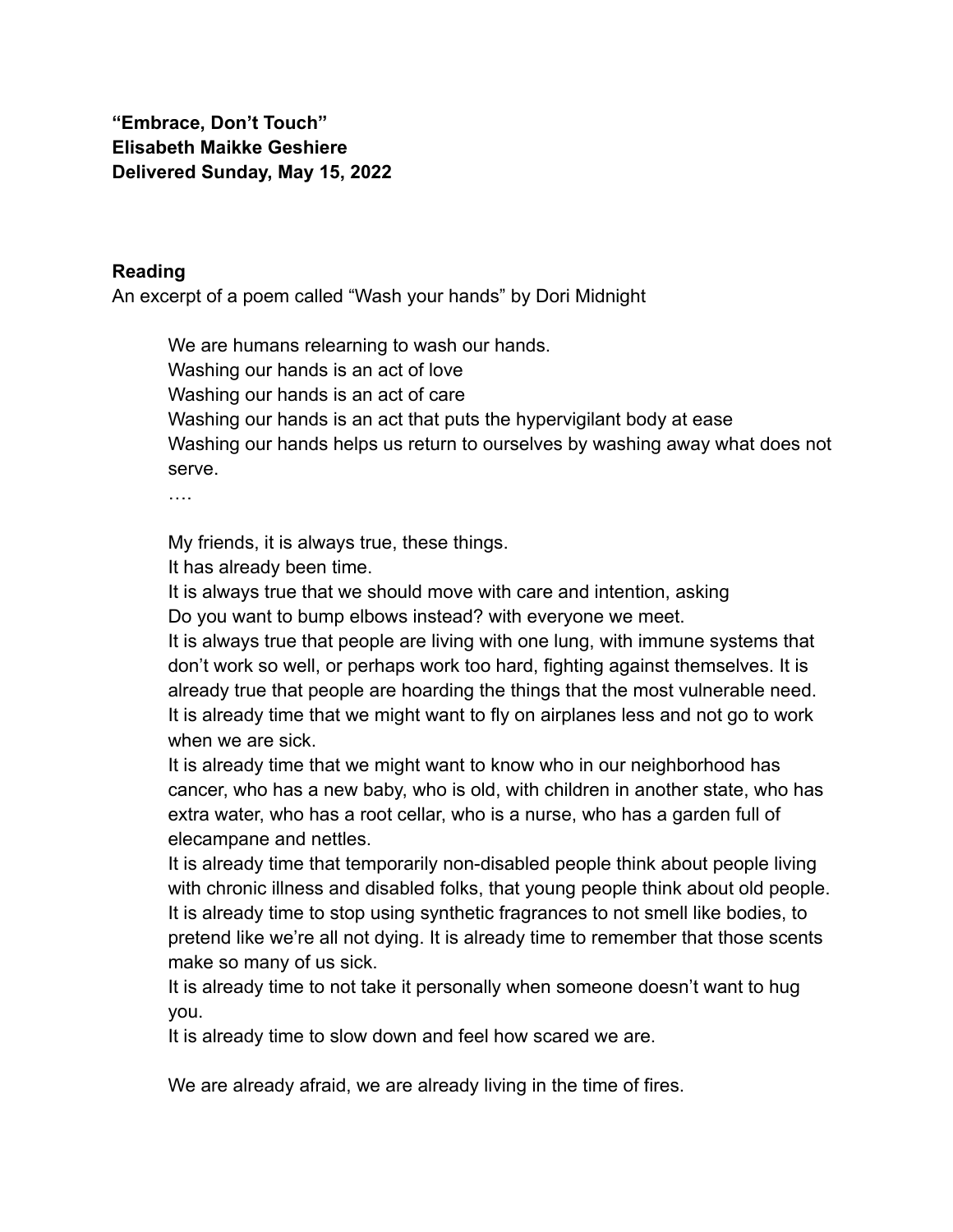## **Sermon/Homily: "Embrace, Don't Touch"**

When we are afraid, for whatever reason, human touch can be one of our resources for soothing or dissipating that fear. Science has now demonstrated what humans viscerally have known since our species' inception: infants literally cannot survive without human touch; children deprived of touch have strikingly lower cortisol and growth development levels; a stressed person's brain quiets in response to a hand being held; and as my friend Joy often reminds me, "twenty-second hugs release oxytocin in our brains."

When we think of embrace, we often think about hugs, touch, or affection. The word itself comes from Latin words that translate as "in the arms."

Yet as we are all very well aware, Covid-19 drastically affected our relationship to physical touch and proximity, even with loved ones. By 2021 studies showed that people who experienced touch deprivation during lockdowns suffered from greater feelings of anxiety and loneliness, and we have weighed and continue to weigh these cost benefits of mental and physical health risks as individuals, communities, and a society. As vaccinations rolled out in 2021, and public health restrictions lifted, many of us have enjoyed hugging more friends and maybe even strangers again. We've savored gathering indoors with loved ones, perhaps cozied up around a kitchen table or cuddled on a couch again. We've gone back out to eating inside restaurants and enjoying live performances.

And this is all very human and very good. We need human touch and we need proximity to other human beings.

And yet, I worry that we have forgotten that, as Dori Midnight puts it, there are always, "people living with one lung, with immune systems that don't work so well, or perhaps work too hard, fighting against themselves." Or at least some of us have.

I know this is true because I myself forgot such critical awareness a few weeks ago. I was talking on the phone with my best friend—we'll call her Bee for the sake of her privacy—and we were discussing our plans for our reunion in Minneapolis this June, when one of our other best friends from college will be getting married. Minneapolis is the beloved city in which we all became young adults, and I've been really excited about this wedding because I plan to take a full week off work in order to go and reconnect with my community there. During our phone call, Bee tentatively asked: "So, I've been wondering…would you be willing to structure your visit in a way that allows us to spend the whole time together?"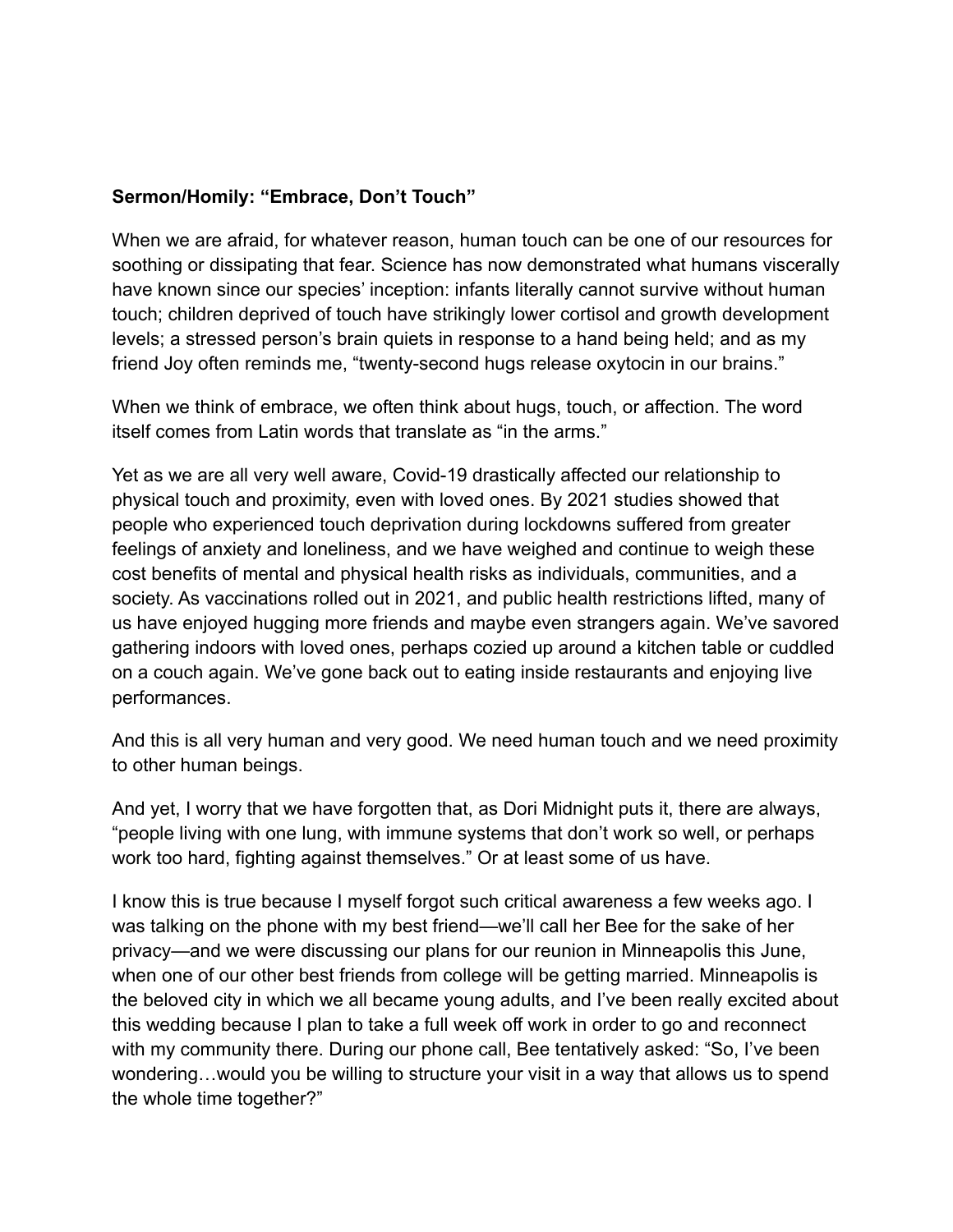Now, what you need to know about Bee is that we share a lot of the same identity markers, except that Bee is immunocompromised and already lives with several chronic health conditions. While she was able to choose to get vaccinated and boosted, she is not able to risk getting Covid-19 because she cannot willfully risk adding long-Covid to her list of chronic conditions. She doesn't fear the virus's symptoms or that she would need hospitalization; she simply knows her body and her medical history and is afraid that she would be one of the few percent who incurs long-term health issues.

So during our phone call, she was effectively asking me, "Hey, best friend! Would you be willing to meet me where my risk levels are—essentially, to masks indoors and be mindful of touch and proximity—so that we can maximize our time together in Minneapolis?"

And what was my reaction? Resistance, woo-wheee! In the moment I said something like, "Maaaaybe, BUT there's this thing for me to consider, and BUT, I'm not sure about that."

Now to very quickly clear: I don't think there was a right answer and I gave a wrong answer. There is nothing black and white about navigating a pandemic that has become an endemic. We are living in a gray world right now. AND, as I processed my reaction in light of this theme of embrace with a few friends, I came to recognize that my resistance was about the fact that I had grown quite comfortable over the previous months with my not-so-restricted lifestyle. I was having fun going to an occasional show! unmasked! indoors! And I had long been doing small indoor gatherings with friends unmasked.

So here I was, immediately resistant to embracing the risk level of my best friend, who is one of the people I love most in the entire world.

What struck me most as I held this truth about my reaction was how it stood in stark contrast to the time during the pandemic, when so many of us felt risk collectively and were collectively afraid and anxious and unsure. When we did cease from travel and we learned to wash our hands and wear masks and/or stay home and/or stay six feet apart as acts of love and care. = And that's when I knew: I had already forgotten the most valuable lesson the pandemic had taught me: how to embrace the most vulnerable in my everyday actions.

As I lamented that I, too, had become somewhat apathetic in this exhausting and confusing time in which we find ourselves, I was reminded in my work as a chaplain that the word apathy comes from the Greek "a" +"pathos," meaning "without suffering." This etymological insight helped me understand how it was I had forgotten my most valuable pandemic lesson so quickly: I had already forgotten how it felt to be at risk when the virus was new and highly contagious and unknown. And I had already forgotten the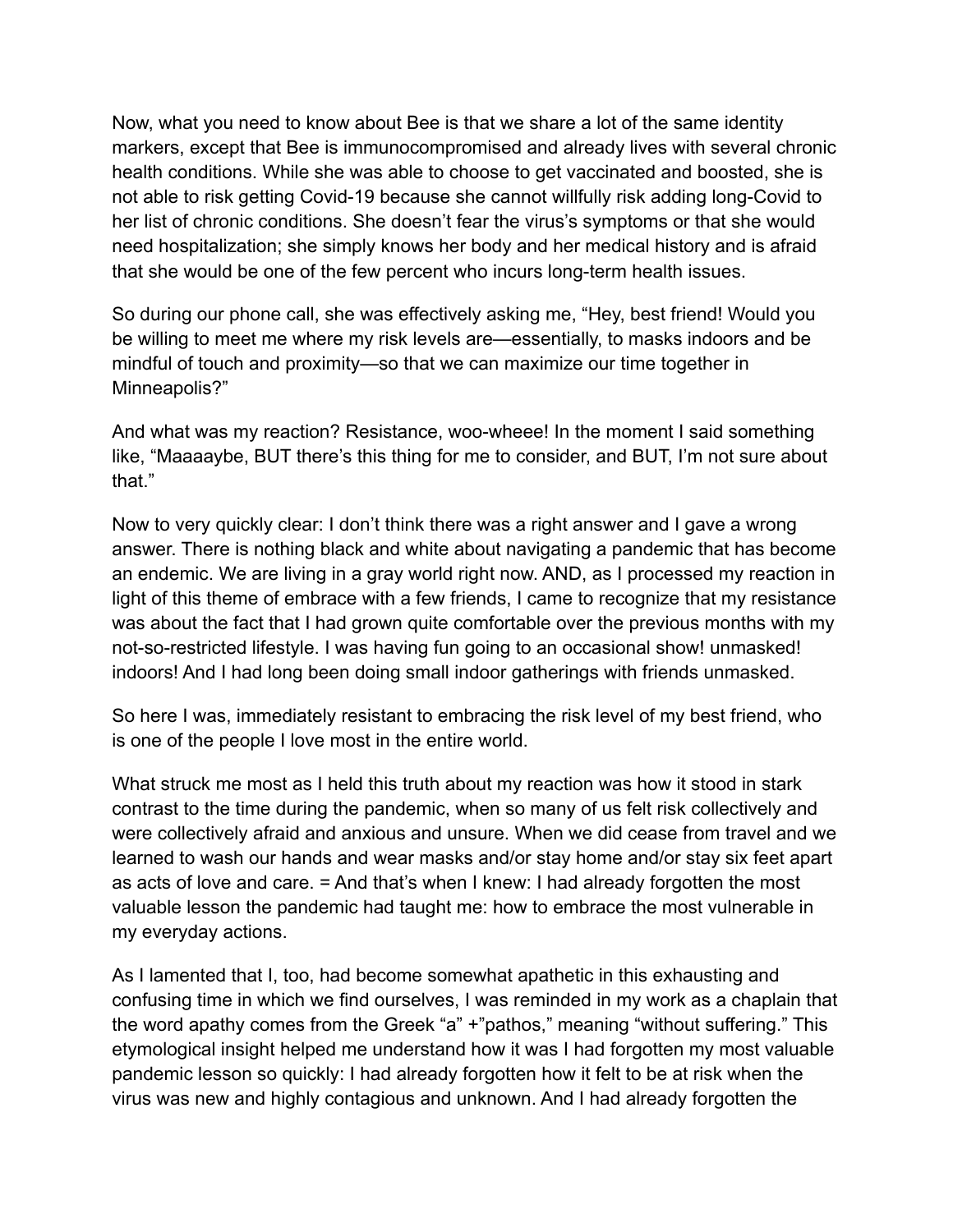ways in which I had experienced suffering: when all my grad school classes moved online and I could not hug or touch any of my friends; when I watched as the number of cases and deaths rose exponentially every day; when I was afraid I would get sick; and far more, that someone I loved who was more vulnerable or older than me would get sick.

Perhaps I forgot so quickly because I am one of the privileged few in the U.S. who has not had anyone I'm close to die of Covid, so that is a suffering I do not know.

Yet, I am inclined to believe I am not alone in my forgetfulness, that, in fact, it is part of the collective amnesia to which we Americans, especially European-Americans, are predisposed. This is by design and it is a topic that my former Dean at Vanderbilt Divinity School, emilie m. townes, explores at length in her book entitled Womanist Ethics and the Cultural Production of Evil. She terms this "forgottenness" (added quotes) and discusses how it is a strategy of those in power to create and retain that power. As she writes: "to forget, (which is another way of saying to deny as well) is to be able to feign ignorance and a lack of agency."

In other words, if we apply this to Dori Midnight's poem: "Forgottenness" is to pretend or forget or deny that we don't always have neighbors living with one lung, with cancer, who are old, who are immunocompromised, or who have new babies, or who need healthy food.

Naturally, the antidote to forgottenness is to remember. Dean Townes calls this a strategy of "countermemory," describing it as an act of looking at the past for microhistories to force a reconsideration of flawed (a.k.a. incomplete or vastly circumscribed) histories.

An example of a microhistory, in this case, would be for me to remember the small ways in which I, too, experienced suffering during the Covid-19 pandemic that I just described. And perhaps most importantly to just remember how it felt to be at risk, to be vulnerable, and to be afraid.

How have you suffered? When we can sit with, and tenderly hold, our own suffering, we find a portal, which some call Spirit or God or the Universe, and that portal moves us from apathy, where we were once resisting suffering to compassion, where we can be with other people in their suffering. Compassion, after all, literally means "to suffer with."

So now, when I contemplate Bee and our Minneapolis visit, my best hope is that I can make decisions from a place of compassion, being mindful that for her, and plenty of people, the suffering caused by this virus has not ended and does not yet have an end date. And even more importantly, as Dori Midnight reminds us, it is always already true